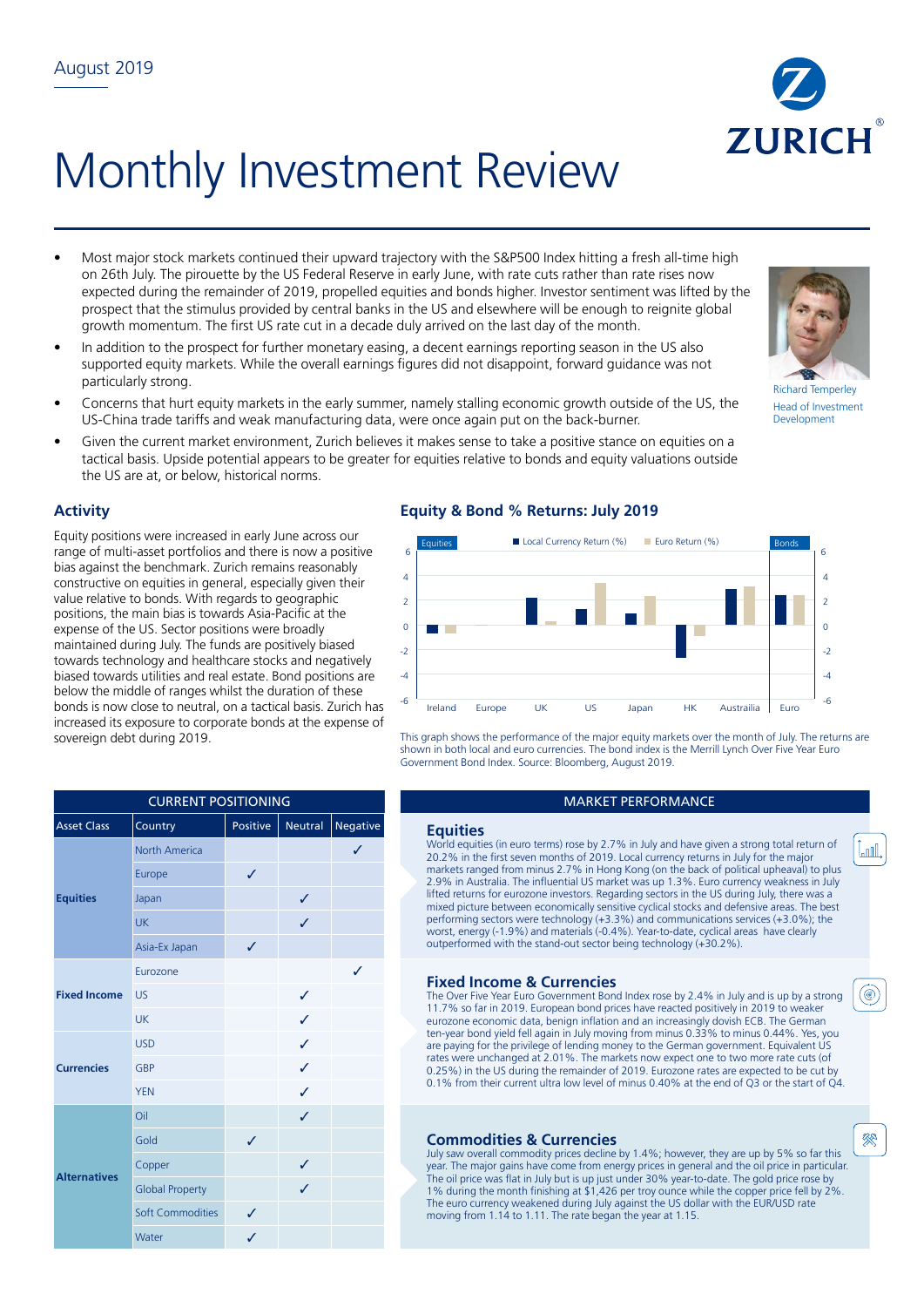| Zurich Life Annualised Performance            |                 | Annualised |            |                    |                    |                    |                    |                             |  |
|-----------------------------------------------|-----------------|------------|------------|--------------------|--------------------|--------------------|--------------------|-----------------------------|--|
| to August 2019                                | Year to<br>Date | Year       | 3<br>Years | 5<br>Years         | 10<br>Years        | 15<br>Years        | 20<br>Years        | <b>Fund Size</b><br>(Euros) |  |
| Prisma Multi-Asset Funds                      |                 |            |            |                    |                    |                    |                    |                             |  |
| Prisma <sup>2</sup>                           | 2.3%            | 0.8%       | 0.7%       | 1.0%               | <b>Not Started</b> | <b>Not Started</b> | <b>Not Started</b> | 222,409,971                 |  |
| Prisma <sup>3</sup>                           | 5.7%            | 2.1%       | 2.7%       | 3.1%               | <b>Not Started</b> | <b>Not Started</b> | Not Started        | 1,036,731,372               |  |
| Prisma 4                                      | 11.9%           | 4.4%       | 6.1%       | 6.5%               | <b>Not Started</b> | <b>Not Started</b> | <b>Not Started</b> | 1,304,749,799               |  |
| Prisma <sup>5</sup>                           | 17.8%           | 7.3%       | 8.7%       | 8.8%               | <b>Not Started</b> | <b>Not Started</b> | Not Started        | 603,965,623                 |  |
| Prisma <sup>6</sup>                           | 18.8%           | 7.3%       | 9.8%       | 7.8%               | <b>Not Started</b> | <b>Not Started</b> | Not Started        | 54,909,624                  |  |
| <b>Managed Funds</b>                          |                 |            |            |                    |                    |                    |                    |                             |  |
| Cautiously Managed                            | 8.2%            | 3.2%       | 4.4%       | 5.8%               | 7.2%               | <b>Not Started</b> | <b>Not Started</b> | 464,390,966                 |  |
| <b>Sector Average</b>                         | 7.0%            | 2.4%       | 2.7%       | 3.2%               | 4.4%               | 3.5%               | 3.3%               |                             |  |
| <b>Balanced</b>                               | 13.8%           | 5.9%       | 7.4%       | 8.3%               | 9.4%               | 7.5%               | 5.7%               | 1,789,462,147               |  |
| <b>Sector Average</b>                         | 10.9%           | 3.4%       | 4.6%       | 5.4%               | 7.4%               | 4.9%               | 3.7%               |                             |  |
| Performance                                   | 16.4%           | 6.5%       | $9.0\%$    | 9.3%               | 10.1%              | 7.9%               | 5.7%               | 1,422,470,113               |  |
| Dynamic                                       | 18.1%           | 6.9%       | 9.8%       | 9.9%               | 10.7%              | 8.2%               | 5.8%               | 1,602,836,857               |  |
| <b>FinEx Sector Average</b>                   | 12.7%           | 3.5%       | 5.9%       | 6.2%               | 8.0%               | 5.2%               | 4.1%               |                             |  |
| <b>Protected Funds</b>                        |                 |            |            |                    |                    |                    |                    |                             |  |
| Protected 70                                  | 11.8%           | 2.5%       | 4.7%       | 4.8%               | <b>Not Started</b> | <b>Not Started</b> | <b>Not Started</b> | 22,438,553                  |  |
| Protected 80                                  | 6.8%            | 0.3%       | 2.0%       | 2.4%               | <b>Not Started</b> | <b>Not Started</b> | <b>Not Started</b> | 32,422,968                  |  |
| Cash                                          |                 |            |            |                    |                    |                    |                    |                             |  |
| Secure                                        | 0.0%            | 0.0%       | 0.0%       | 0.0%               | 0.1%               | 1.0%               | 1.6%               | 193,735,354                 |  |
| Cash Fund                                     | $-0.4%$         | $-0.8%$    | $-0.8%$    | $-0.7%$            | $-0.5%$            | <b>Not Started</b> | <b>Not Started</b> | 635,082,085                 |  |
| <b>FinEx Sector Average</b>                   | $-0.4%$         | $-0.6%$    | $-0.5%$    | $-0.2%$            | 0.1%               | 0.9%               | 1.4%               |                             |  |
| <b>Bond</b>                                   |                 |            |            |                    |                    |                    |                    |                             |  |
| Global Corporate Bond (JP Morgan)             | 7.7%            | 5.5%       | 1.1%       | 2.1%               | <b>Not Started</b> | <b>Not Started</b> | <b>Not Started</b> | 9,454,180                   |  |
| Global Government Bond (JP Morgan)            | 4.5%            | 5.0%       | 0.1%       | 2.0%               | <b>Not Started</b> | <b>Not Started</b> | Not Started        | 1,107,687                   |  |
| Indexed Eurozone Government Bond (BlackRock)* | 7.9%            | 9.2%       | 1.7%       | 3.4%               | <b>Not Started</b> | <b>Not Started</b> | <b>Not Started</b> | 7,329,547                   |  |
| <b>Active Fixed Income</b>                    | 6.2%            | 6.5%       | 0.3%       | 3.7%               | 5.4%               | 5.4%               | 5.9%               | 196,256,034                 |  |
| Inflation-Linked Bond                         | 6.7%            | 4.6%       | 1.4%       | 1.6%               | Not Started        | <b>Not Started</b> | <b>Not Started</b> | 7,149,481                   |  |
| Long Bond                                     | 12.9%           | 13.4%      | 1.5%       | 6.2%               | 7.1%               | 6.6%               | <b>Not Started</b> | 65,306,745                  |  |
| <b>FinEx Sector Average</b>                   | 8.6%            | 7.8%       | 1.8%       | 3.4%               | 4.4%               | 4.2%               | 4.5%               |                             |  |
| Absolute Return/Diversified Assets Funds      |                 |            |            |                    |                    |                    |                    |                             |  |
| Global Targeted Returns Fund (Invesco)        | 1.0%            | $-3.8%$    | $-1.3%$    | <b>Not Started</b> | <b>Not Started</b> | <b>Not Started</b> | <b>Not Started</b> | 59,902,477                  |  |
| Dynamic Diversified Growth (BlackRock)        | 7.3%            | 1.9%       | 2.6%       | 1.4%               | <b>Not Started</b> | <b>Not Started</b> | <b>Not Started</b> | 12,965,284                  |  |
| <b>Active Asset Allocation</b>                | 12.9%           | 4.5%       | 6.5%       | 6.6%               | <b>Not Started</b> | <b>Not Started</b> | <b>Not Started</b> | 446,417,672                 |  |
| <b>Commodity Funds</b>                        |                 |            |            |                    |                    |                    |                    |                             |  |
| Gold                                          | 14.0%           | 21.9%      | 1.4%       | 5.5%               | 5.9%               | Not Started        | <b>Not Started</b> | 109,939,333                 |  |
| Indexed Global Energy and Metals              | 9.5%            | 3.4%       | 4.5%       | $-3.5%$            | $-0.4%$            | <b>Not Started</b> | <b>Not Started</b> | 13,377,651                  |  |
| Equity Funds (Global)                         |                 |            |            |                    |                    |                    |                    |                             |  |
| 5 Star 5                                      | 18.9%           | 6.6%       | 11.1%      | 10.3%              | 9.9%               | 7.6%               | <b>Not Started</b> | 210,410,538                 |  |
| <b>International Equity</b>                   | 19.3%           | 7.3%       | 10.2%      | 10.7%              | 11.7%              | 8.8%               | 6.3%               | 2,305,092,313               |  |
| Global Select (Threadneedle)                  | 28.1%           | 10.9%      | 13.1%      | 13.1%              | 13.1%              | 9.7%               | Not Started        | 9,023,356                   |  |
| Indexed Global Equity (BlackRock)*            | 20.3%           | 6.5%       | 10.2%      | 10.6%              | <b>Not Started</b> | <b>Not Started</b> | <b>Not Started</b> | 115,972,275                 |  |
| <b>FinEx Sector Average</b>                   | 17.4%           | 4.8%       | 8.1%       | 8.1%               | 10.1%              | 6.6%               | 4.0%               |                             |  |
| Equity Funds (European)                       |                 |            |            |                    |                    |                    |                    |                             |  |
| 5 Star 5 Europe                               | 17.9%           | 1.6%       | 9.7%       | 9.9%               | 10.8%              | 9.8%               | <b>Not Started</b> | 105,524,586                 |  |
| European Select (Threadneedle)                | 24.1%           | 6.9%       | 8.4%       | 9.5%               | 12.9%              | 9.7%               | <b>Not Started</b> | 10,338,064                  |  |
| <b>FinEx Sector Average</b>                   | 16.9%           | $-1.9%$    | 6.2%       | 5.9%               | 8.6%               | 6.7%               | 5.2%               |                             |  |
| Equity Funds (Euro)                           |                 |            |            |                    |                    |                    |                    |                             |  |
| <b>Eurozone Equity</b>                        | 16.6%           | $-0.9%$    | 8.7%       | 7.0%               | 9.2%               | 8.6%               | <b>Not Started</b> | 82,667,632                  |  |
| Indexed Eurozone Equity (BlackRock)*          | 16.1%           | $-1.5%$    | 8.5%       | 6.2%               | <b>Not Started</b> | <b>Not Started</b> | <b>Not Started</b> | 8,041,326                   |  |
| <b>Sector Average</b>                         | 15.2%           | $-2.6%$    | 6.5%       | 5.4%               | 7.4%               | 5.1%               | 3.7%               |                             |  |
| Equity Funds (Irish)                          |                 |            |            |                    |                    |                    |                    |                             |  |
| <b>Irish Equity</b>                           | 14.8%           | $-7.0%$    | 4.0%       | 8.9%               | 11.7%              | <b>Not Started</b> | <b>Not Started</b> | 14,254,121                  |  |
| <b>FinEx Sector Average</b>                   | 13.8%           | $-8.9%$    | 1.4%       | 5.7%               | 8.9%               | 2.4%               | 2.5%               |                             |  |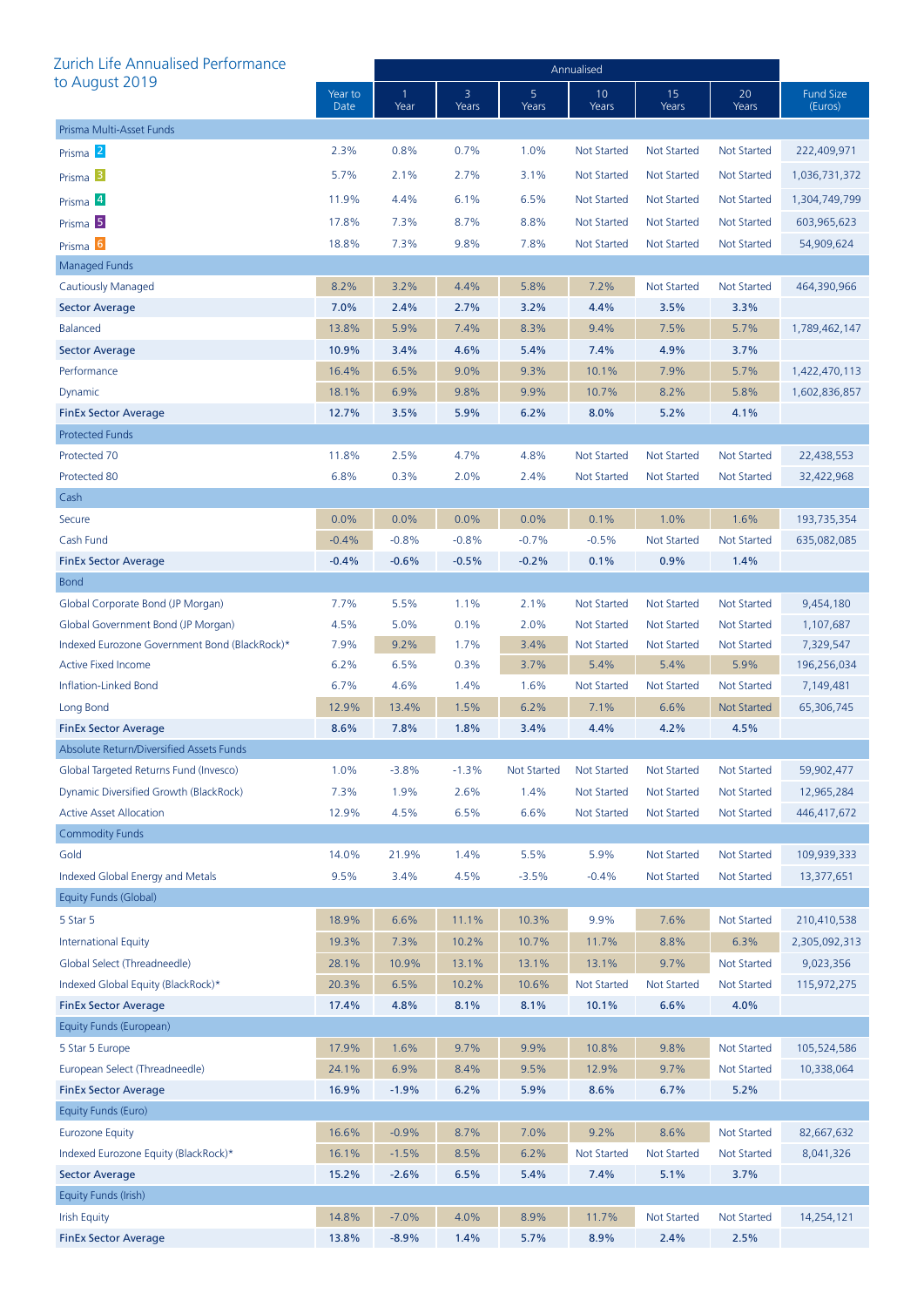|                                                                  |                 | Annualised |                    |                    |                    |                    |                    |                             |
|------------------------------------------------------------------|-----------------|------------|--------------------|--------------------|--------------------|--------------------|--------------------|-----------------------------|
|                                                                  | Year to<br>Date | 1<br>Year  | 3<br>Years         | 5<br>Years         | 10<br>Years        | 15<br>Years        | 20<br>Years        | <b>Fund Size</b><br>(Euros) |
| Equity Fund (American)                                           |                 |            |                    |                    |                    |                    |                    |                             |
| 5 Star 5 Americas                                                | 22.8%           | 14.0%      | 13.6%              | 13.9%              | 13.6%              | 10.4%              | <b>Not Started</b> | 71,351,573                  |
| American Select (Threadneedle)                                   | 24.5%           | 9.6%       | 14.2%              | 14.3%              | 15.5%              | 10.2%              | Not Started        | 11,804,649                  |
| <b>FinEx Sector Average</b>                                      | 23.3%           | 11.2%      | 11.8%              | 12.2%              | 14.7%              | 8.6%               | 4.6%               |                             |
| Equity Funds (Far East Asia)                                     |                 |            |                    |                    |                    |                    |                    |                             |
| 5 Star 5 Asia Pacific                                            | 15.2%           | 0.8%       | 9.7%               | 7.9%               | 7.0%               | 8.3%               | <b>Not Started</b> | 78,681,893                  |
| Asia Pacific Equity                                              | 15.0%           | 2.2%       | 10.4%              | 7.4%               | <b>Not Started</b> | <b>Not Started</b> | Not Started        | 11,226,869                  |
| <b>FinEx Sector Average</b>                                      | 13.6%           | 2.9%       | 8.1%               | 4.8%               | 7.6%               | 7.9%               | 5.7%               |                             |
| Equity Funds (High Yield)                                        |                 |            |                    |                    |                    |                    |                    |                             |
| Dividend Growth                                                  | 15.6%           | 1.8%       | 6.1%               | 8.0%               | 11.5%              | <b>Not Started</b> | <b>Not Started</b> | 216,582,823                 |
| <b>FinEx Sector Average</b>                                      | 17.4%           | 4.8%       | 8.1%               | 8.1%               | 10.1%              | 6.6%               | 4.0%               |                             |
| Equity Funds (Emerging Market)                                   |                 |            |                    |                    |                    |                    |                    |                             |
| Emerging Markets Opportunities (JP Morgan)                       | 15.7%           | 6.8%       | 12.6%              | 7.6%               | <b>Not Started</b> | <b>Not Started</b> | Not Started        | 6,935,019                   |
| <b>Indexed Emerging Market Equity Fund (BlackRock)</b>           | 12.9%           | 2.3%       | 8.0%               | <b>Not Started</b> | <b>Not Started</b> | <b>Not Started</b> | Not Started        | 1,356,026                   |
| Sector Average                                                   | 11.4%           | 1.4%       | 7.1%               | 4.2%               | 4.8%               | 8.7%               | <b>Not Started</b> |                             |
| Equity Funds (Specialist)                                        |                 |            |                    |                    |                    |                    |                    |                             |
| Indexed Top Tech 100                                             | 27.6%           | 14.0%      | 18.9%              | 19.8%              | 20.5%              | 12.9%              | <b>Not Started</b> | 69,050,888                  |
| <b>FinEx Sector Average</b>                                      | 13.2%           | 5.6%       | 5.1%               | 3.5%               | 4.7%               | 3.9%               | 2.7%               |                             |
| <b>Property Funds</b>                                            |                 |            |                    |                    |                    |                    |                    |                             |
| <b>Property Fund</b>                                             | 6.5%            | 6.2%       | <b>Not Started</b> | <b>Not Started</b> | <b>Not Started</b> | <b>Not Started</b> | Not Started        | 37,565,232                  |
| Fund of REITs                                                    | 28.7%           | 14.6%      | 8.0%               | 9.2%               | <b>Not Started</b> | <b>Not Started</b> | Not Started        | 19,099,851                  |
| Indexed European (Ex-UK) Property                                | 10.9%           | $-0.9%$    | 3.3%               | 8.7%               | 11.1%              | <b>Not Started</b> | Not Started        | 101,226,899                 |
| Indexed Australasia Property                                     | 17.4%           | 16.7%      | 5.7%               | 8.9%               | 9.8%               | <b>Not Started</b> | Not Started        | 89,839,268                  |
| <b>Sector Average</b>                                            | 4.4%            | 3.3%       | 4.0%               | 5.7%               | 4.9%               | 1.9%               | 4.2%               |                             |
| <b>Dimensional Funds</b>                                         |                 |            |                    |                    |                    |                    |                    |                             |
| Global Short-term Investment Grade Fixed Income<br>(Dimensional) | 2.0%            | 1.7%       | <b>Not Started</b> | <b>Not Started</b> | <b>Not Started</b> | <b>Not Started</b> | Not Started        | 248,448                     |
| Euro Inflation Linked Int Duration Fixed Income<br>(Dimensional) | 6.9%            | 4.1%       | <b>Not Started</b> | <b>Not Started</b> | <b>Not Started</b> | <b>Not Started</b> | Not Started        | 5,834,727                   |
| World Equity (Dimensional)                                       | 17.8%           | 2.3%       | <b>Not Started</b> | <b>Not Started</b> | <b>Not Started</b> | <b>Not Started</b> | Not Started        | 7,854,457                   |
| Global Short Fixed Income (Dimensional)                          | 1.6%            | 1.6%       | <b>Not Started</b> | <b>Not Started</b> | <b>Not Started</b> | <b>Not Started</b> | Not Started        | 1,294,356                   |
| World Allocation 20/80 (Dimensional)                             | 4.2%            | 1.3%       | <b>Not Started</b> | <b>Not Started</b> | <b>Not Started</b> | <b>Not Started</b> | Not Started        | 9,702,049                   |
| World Allocation 40/60 (Dimensional)                             | 7.8%            | 2.1%       | Not Started        | Not Started        | Not Started        | Not Started        | Not Started        | 19,812,077                  |
| World Allocation 60/40 (Dimensional)                             | 11.4%           | 2.6%       | <b>Not Started</b> | <b>Not Started</b> | <b>Not Started</b> | <b>Not Started</b> | <b>Not Started</b> | 18,756,594                  |
| World Allocation 80/20 (Dimensional)                             | 14.5%           | 2.1%       | <b>Not Started</b> | <b>Not Started</b> | <b>Not Started</b> | Not Started        | Not Started        | 6,144,808                   |
| <b>Funds Closed to New Business</b>                              |                 |            |                    |                    |                    |                    |                    |                             |
| Indexed Eurozone Property                                        | 10.6%           | $-1.2%$    | 4.0%               | 8.6%               | 10.2%              | <b>Not Started</b> | <b>Not Started</b> | 18,164,206                  |
| Indexed India Equity                                             | 3.3%            | $-1.8%$    | 4.1%               | 5.9%               | 5.6%               | <b>Not Started</b> | <b>Not Started</b> | 8,963,869                   |
| Income Opportunity (JP Morgan)                                   | 1.5%            | $-1.3%$    | 0.3%               | 0.2%               | Not Started        | <b>Not Started</b> | Not Started        | 5,353,156                   |
| <b>Diversified Assets</b>                                        | 11.6%           | 5.2%       | 4.9%               | 4.7%               | 6.8%               | <b>Not Started</b> | Not Started        | 11,717,059                  |
| <b>Earth Resources</b>                                           | 21.0%           | 10.5%      | 5.7%               | $-2.5%$            | $-0.1%$            | Not Started        | Not Started        | 4,385,785                   |
| <b>Green Resources</b>                                           | 41.6%           | 24.8%      | 15.1%              | 6.2%               | 2.0%               | <b>Not Started</b> | <b>Not Started</b> | 4,486,199                   |
| Small Cap Europe (Pictet)                                        | 16.7%           | $-5.0%$    | 7.2%               | 8.2%               | <b>Not Started</b> | <b>Not Started</b> | <b>Not Started</b> | 1,808,667                   |

Source: Financial Express as at 01/08/2019

Annual management charges (AMC) apply. The fund returns shown are net of the AMC deducted by each provider in their unit prices. This will vary for each provider, and any difference will impact the relative performance of the funds shown. The fund returns are based on an investment in the funds and do not represent the returns achieved by individual policies linked to the funds. These fund returns may be before the full AMC is applied to a policy. The actual returns on policies linked to the specified fund will be lower because of the effects of charges and in some cases a higher management charge.

\* Performance using most recent data available.

Figures highlighted in beige indicate where the Zurich Life fund has outperformed the sector average.

**Warning: Past performance is not a reliable guide to future performance. Warning: The value of your investment may go down as well as up. Warning: Benefits may be affected by changes in currency exchange rates. Warning: If you invest in this fund you may lose some or all of the money you invest.**